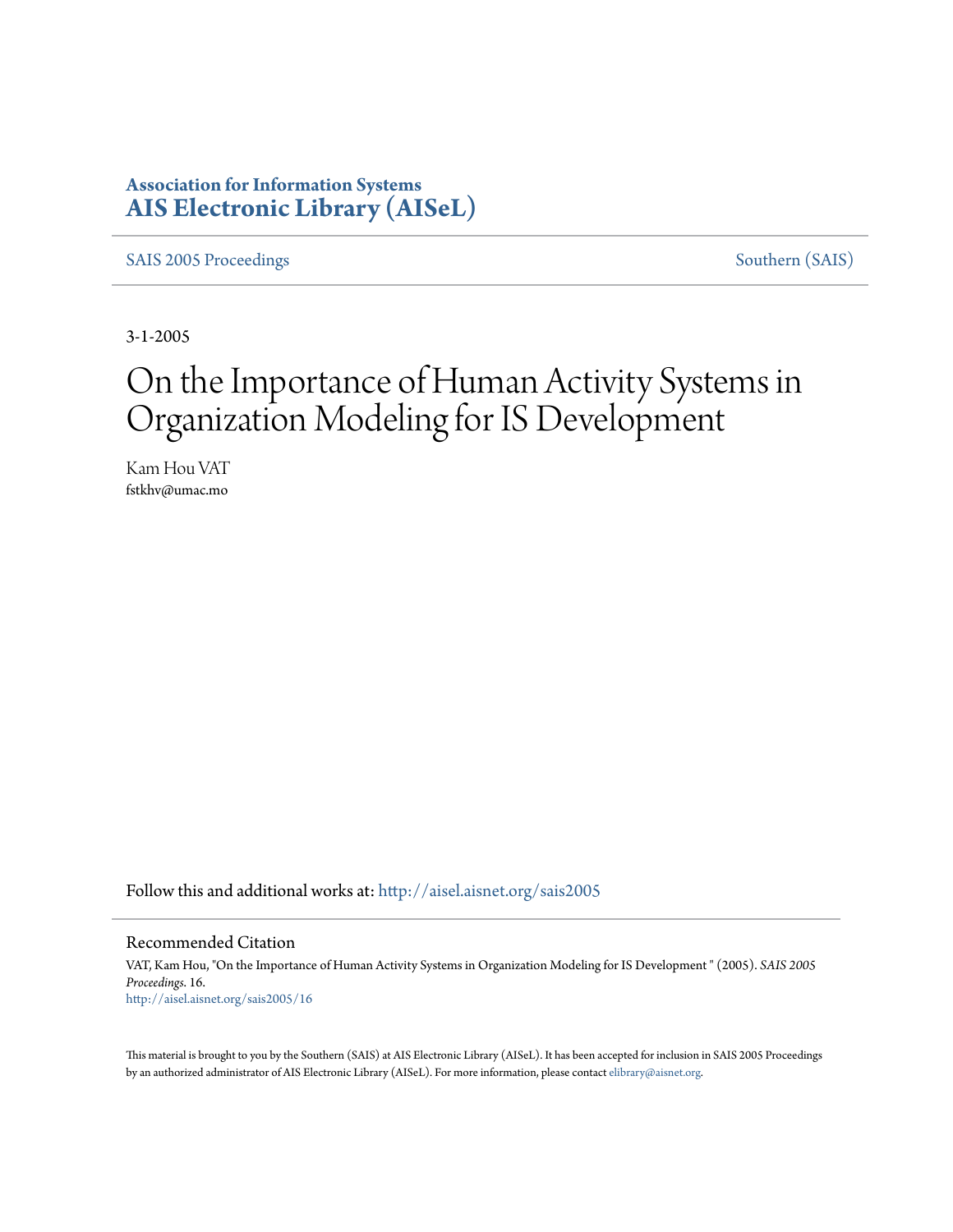## **ON THE IMPORTANCE OF HUMAN ACTIVITY SYSTEMS IN ORGANIZATION MODELING FOR IS DEVELOPMENT**

**Kam Hou VAT University of Macau, Macau**  fstkhv@umac.mo

### **Abstract**

*This paper investigates the context of information systems (IS) development, underlining the importance of organization modeling in the process of IS design and construction, which should satisfy different scenarios of human purposeful activities according to various organizational imperatives. The research is driven by a belief that the design issues of IS support should be situated in the context of social processes in which, in a specific organizational scenario, a particular group of people can conceptualize their world and hence the purposeful action they wish to undertake. This provides the basis for ascertaining through organizational modeling, what information support is needed by those who undertake that action. Only then does it become appropriate to ask how modern information technology (IT) can help to provide that support. And we call this the meaning attribution approach to conceiving IS support based on characterizing, through action research, the underlying human activity systems (HAS), a term often used in soft systems methodology (SSM). The paper concludes by reiterating the main context for IS work is the appropriate systems thinking, and meeting the challenge of designing suitable IS starts from a rethinking of what is entailed in providing informational support to purposeful action in the real world of HAS modeling, by which IS architects could learn of the organization's continual adjustments to its changing world.* 

**Keywords:** Human activity systems, information systems development, organization modeling, soft systems methodology

## **Introduction**

It is understood that the variety of real-world problems concerning IS work in an organizational setting, is enormous; however, it is useful to see them as lying within a spectrum which extends from 'hard' to 'soft'. There are a number of ways in which 'hard' and 'soft' can be defined, but the definition often cited is in terms of the degree of agreement about what the problem is among the particular population of individuals to whom the problem is of concern (Wilson, 2001). For example, in the IS context, the hard approach often assumes that organizations are systems with information needs which IT can supply, whereas the soft approach takes a process view of organizations and explores, using soft systems ideas (Checkland  $\&$ Scholes, 1999; Checkland, Forbes, & Martins, 1990; Checkland, 1979), the way in which people in organizations intersubjectively attribute meaning to their world and hence form a view on what information is relevant. The IS staff assigned to redesign the organization in terms of various purposeful human activities, must be able to create the necessarily detailed models in support of different organization objectives. This work often involves with creating different design alternatives and the IS team must collaborate to make decisions at different levels of design from the comprehensive architectural level (functional structures + resources needed) down to the detailed, dynamic levels of events (Robbins, 1990). To minimize the pitfalls associated with haphazard decision-making, we need a framework by which the organization may be designed and redesigned. This framework must comprise a consistent set of constructs, representing the organizational pieces, their interconnections, and their behaviors. We call this framework an instance of an evolving organization model, and the creation of such framework, the practice of organization modeling (Morabito, Sack & Bhate, 1999). Oftentimes, we consider an organization model as composed of its static and dynamic portions. The static portion is often referred to as the organizational architecture, and the dynamic portion its specific organizational behavior. The major constituents of the organizational architecture are its organizational domains, representing areas of interest to the organization, which are typically composed of two types of constructs: the core and the derived (Daft, 2001). Basically, we maintain that an organization can be described in a relatively stable fashion with a constant set of core constructs, such as people, strategy, structure, process and technology. Still, many other management notions are advanced every now and then, which represent variations of existing core constructs. We call such variations the derived constructs, examples of which include culture, empowerment, individual learning, organizational learning, and knowledge management. In practice, it is useful to interpret an organization as a set of behavioral specifications, each of which represents a view (say, a HAS view) that is designed to

*Proceedings of the 2005 Southern Association of Information Systems Conference* 90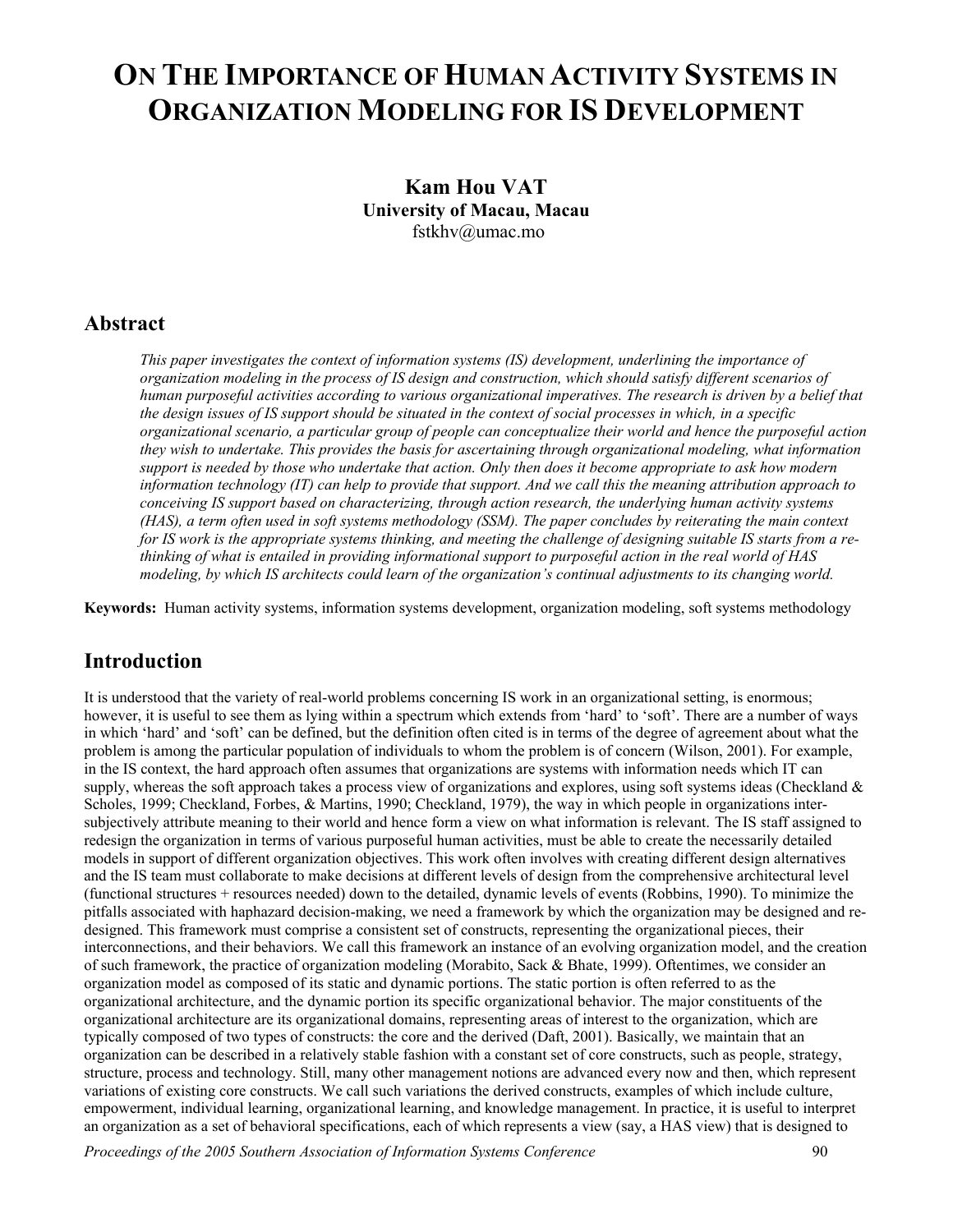characterize the organization premised on some set of organizational domains. Meanwhile, modeling an organization requires managerial choice at every stage of development: choice associated with the constructs chosen by management to represent the organization, choice with respect to the organizational domains which management is interested in proactively designing, choice of alignment among such domains, and choice of possible implementation. Throughout the organization modeling process, which could include establishing an organizational philosophy, identifying domains in need of design, specifying an organization's invariant (rules) at all levels of abstraction, it is likened to the act of composing a symphony or painting a picture. The artist starts with an image – the final rendering is visualized even if not fully formed. Planned or emergent, the molded image is a product of visualization. It is the process that interweaves strategic intent, architecture, and change into molding the organization image. In creating the organization model for IS development, we understand that the architecture and the behaviors, with which it operates, form not only the foundation, but also the character of design, and ultimately, the character of the organization itself. The great challenge is to shape the organizational IS support so that all of its pieces (organization domains) work together in consonance. In order to accomplish this, probably most interpretive action researchers would accept the notion of (Argyris, Putnam, & McLain-Smith, 1982) that the crucial elements in the approach include: a collaborative process between researchers (IS team) and people (organizational stakeholders) in the situation; a process of critical inquiry; a focus on social practice; and a deliberate process of reflective learning. Moreover, a maturing modeling process, according to Ivar Jacobson (Jacobson et al., 1994) should focus on the organization's development of any information system truly integral to the context of the specific transformed organizational system. Importantly, we should have a tight seamless relation between the process to develop a specific organization model and the process to develop the supporting IS. Establishing this relation has become our relevant question of inquiry; namely, what is the working context of IS work for organizational systems?

## **Organizations as the Main Context for IS Work**

In their 1977 publication, *The Management of Innovation*, Tom Burns and G.M. Stalker, argued that the form of an organization should be dependent on the situation in which it is trying to operate. They proposed two polar ideal types of organizations respectively known as the mechanistic and the organic systems. The former "mechanistic" system carries such features as hierarchical differentiation, vertical communication, and centralized authority, and they are often viewed as appropriate to stable conditions. By contrast, the latter "organic" system is characterized by an emphasis on the holistic tasks of the organization, collegial relationships, decentralized authority and horizontal as well as vertical communication. Such systems are considered as often appropriate to conditions of change or uncertainty, such as those prevailing in today's knowledge economy. This perspective from Burns and Stalker, has given IS designers the necessary organizational context required for aligning the various organizational pieces (also called domains or constructs, say strategy, people, resources, structure, goals and process). An example of the alignment is that there must be some strategy to combine people and resources in a suitable way in a particular structure, to create some process in order to achieve some defined goals compatible with the organization. In fact, dominating IS work today is a set of assumptions which sees organizations as goal seeking (Checkland & Holwell, 1995; Zwass, 1992), a characteristic of the command and control mechanistic model. The prime organizational activity is then decision-making in pursuit of goals, objectives or some longer-term mission. Information required by the organization is then that which supports and services decision-making. It is not difficult to criticize this view of the world, and there is currently some growing recognition in IS that an alternative strand of thinking is also relevant. Namely, people feel that being a member of an organization is more like being part of a family than being the servant of a rational machine. For such people, social reality is constantly being constructed and reconstructed in a social process in which meanings are negotiated. For them, an organization does not exist as an independent entity but is part of sense making by a group of people engaged in dialogue, an essential characteristic of the organic model. This makes the idea of information, and information system much more problematical, since information is now obviously related in some profound way to meaning attribution and sense making (Weick, 1995). Equally, this view will not automatically embrace positivistscientific methods of investigation and research, based on systematic data collection aimed at hypothesis testing. It will seek alternative processes of inquiry in such areas as interpretative action research (Anderton, 1991; Boland, 1986; Checkland, 1983; Galliers, 1992). The difference between these schools of thought in IS work could also be captured in the words 'hard' (for the objective scientific view) and 'soft' (for the subjective interpretative view). In the following section, we examine the two strands of thinking in IS work together with the concept of organization in order to understand better the idea of an information system, which is established with the intention of serving or supporting members of an organization and the organization itself in the everyday world.

#### *The Hard Strand of IS Work*

In the hard strand of IS work, the notions of organization are usually accepted without being questioned (Robey & Zmud, 1992). Namely, the typical view expounded is that organizations, assumed to be social entities, seek to achieve goals, with managerial activity being seen as decision-making in pursuit of the declared goals (Jackson, 1987). Essentially, an organization is considered to comprise a group of people who together can seek to achieve objectives which would be beyond *Proceedings of the 2005 Southern Association of Information Systems Conference* 91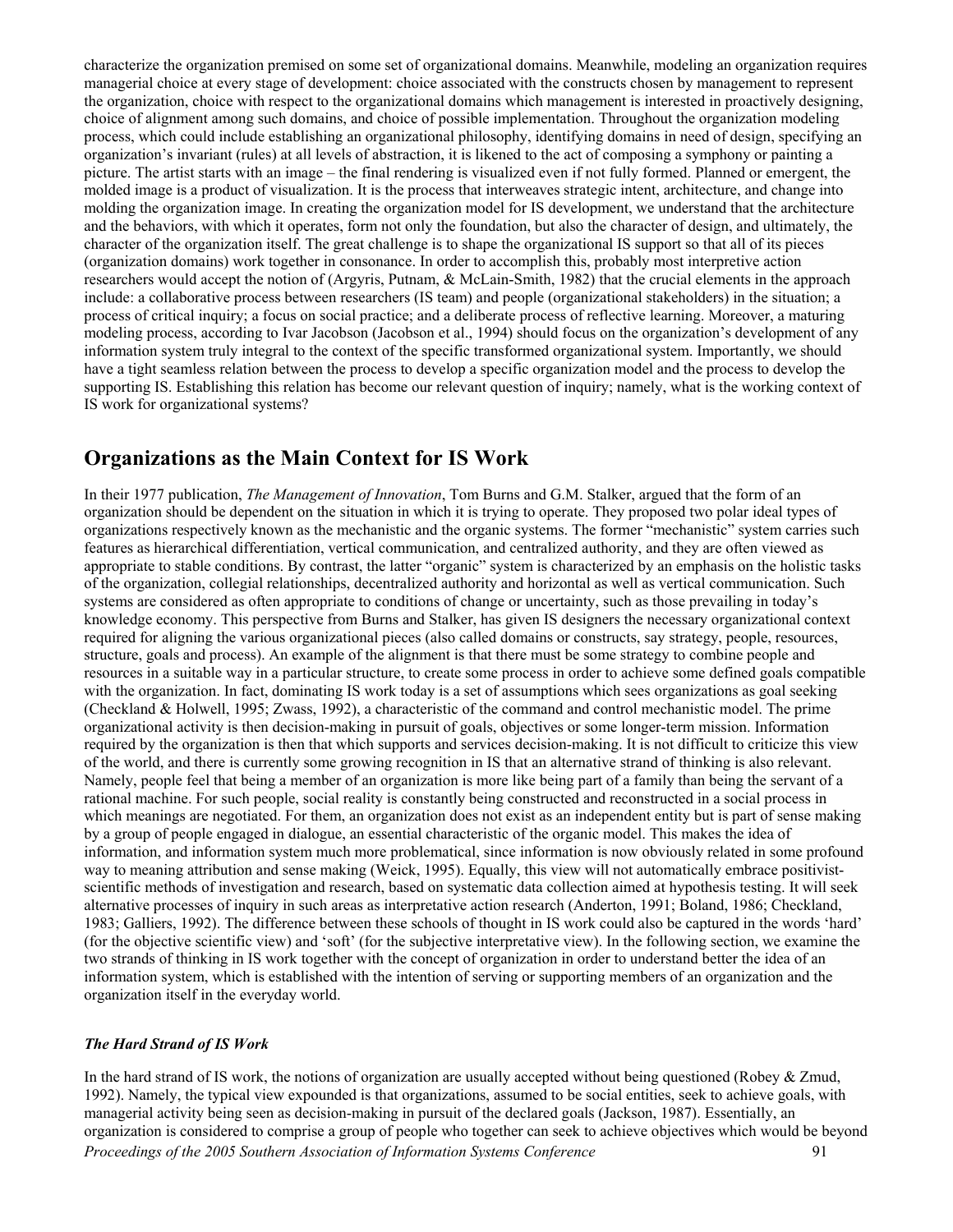the reach of an individual, and that the entity, the organization, can be thought of as a system, usually 'a socio-technical system' whose managing comprises such activities as planning, organizing, staffing, coordinating, directing and controlling. This latter thought usually conveys the view that an organization's members will be working in several different functional parts connected together, and changing any one of these will have some affect on all the others. As a member of such a social unit, the fundamental activity in problem solving is decision making, which is the process of identifying a problem, identifying alternative solutions, and choosing and implementing one of them (Zwass, 1992). Information systems have an important role in this; namely, they are there to support individual decision-making. In fact, it is the work of Herbert Simon (Boland, 1987; Simon, 1960) which has persuaded so many people to assume the nature of managing to be problem solving through decision making. In Simon's words (1960, page 27), "problem solving proceeds by erecting goals, detecting differences between present situation and goal, finding in memory or by search tools or processes that are relevant to reducing differences of these particular kinds, and applying these tools or processes. Each problem generates sub-problems until we find a sub-problem we can solve. We proceed until, by successive solution of such sub-problems, we eventually achieve our overall goal – or give up." At this hard end of the IS problem spectrum, the method of solution essentially consists of the following stages, with stages 2 and 3 being plausibly iterative: 1) define the problem; 2) assemble the appropriate techniques; 3) use techniques to derive possible solutions; 4) select most suitable solution; and 5) implement the solution. This structured approach to conceiving IS support for organizational work, requires judgment in terms of a set of guidelines, which stimulate the intellectual process of analysis.

#### *The Soft Strand of IS Work*

In the soft strand, nevertheless, an organization is seen at core as a social process, essentially a conversational process, in which the world is interpreted in a particular way which legitimates shared actions and establishes shared norms and standards. There is no single body of work, which underlies the soft (interpretive) approach to information systems, but the work of Sir Geoffrey Vickers (1965) provides quite an interesting reference. For Vickers, organizational members set standards or norms rather than goals, and the focus on goals is replaced by one on managing relationships according to standards generated by previous history of the organization. Furthermore, the discussion and debate which leads to action is one in which those taking part make judgments about both 'what is the case' (Vickers' reality judgments) and about its evaluation as good or bad, satisfactory or unsatisfactory – what Vickers calls appreciative judgments. This places Vickers' work firmly in the interpretive tradition, which sees social action as based upon personal and collective sense making. Interestingly, Vickers' idea is also at the core of the writings of Winograd and Flores (1986), whose much-noticed *Understanding Computers and Cognition* is written from the point of view that language as a medium does not simply reflect the world out there but constitutes it in the social process of interaction. This leads them to the view that organizations are constituted as networks of conversations in which commitments are generated. Information systems can support such conversations: "Computers are a tool for conducting the network of conversation (page 172)." Another author within the soft strand of IS thinking is Ciborra (1987). He argues that organizations should be seen as networks of communicative exchanges, and that computer-based information systems should be thought of as making such exchanges easier – the exchange support systems. He contrasts this idea with the more conventional view within IS work, when he writes: "Presentday IS designers either tend to a data view of organizations, or in the case of those most influenced by business needs, to a decision-making view. These two ways of looking at the problems of computerization are so widely accepted and have been so much taken for granted that they can be said to form the conventional wisdom of today. The origins of the former can be traced directly back to the EDP field, while the latter stem from the influential work of Herbert Simon." Consequently, at the soft end of the IS problem spectrum, a strategy for IS support needs to be thought of, through which desirable change and organizational learning are often considered as the aims. Its stages of development could be characterized as follows with plausible iterations in stages 3, 4, and 5: 1) define the situation that has provoked concerns; 2) express the situation with different sets of concerns; 3) select concepts that may be relevant; 4) assemble concepts into an intellectual structure; 5) use this structure to explore the situation; 6) define changes to the situation as the challenges to be explored; and 7) implement the change processes.

## **A Pragmatic Context of IS Development**

As an elaboration of the context of IS work, we consider the setting up of an information system is a social act in itself, requiring some kind of concerted action by many different people, and the operation of an information system entails such human phenomena as attributing meaning to manipulated data and making judgments about what constitutes a relevant category. Indeed, the implicit belief behind such an observation is that in all possible real-world organizational problem situations, there is at least one thing in common: namely, they contain people interested in trying to take purposeful action. The idea of a set of activities linked together so that the whole, as an entity called the human activity system (HAS) from the viewpoint of soft systems methodology (SSM) (Checkland & Holwell, 1998; Checkland & Scholes, 1999), could pursue a specific purpose, is often interpreted as a new type of organization model. Pragmatically, given a handful of models of this kind, namely, models of concepts of purposeful activities built from a declared point of view, they could be used to give a *Proceedings of the 2005 Southern Association of Information Systems Conference* 92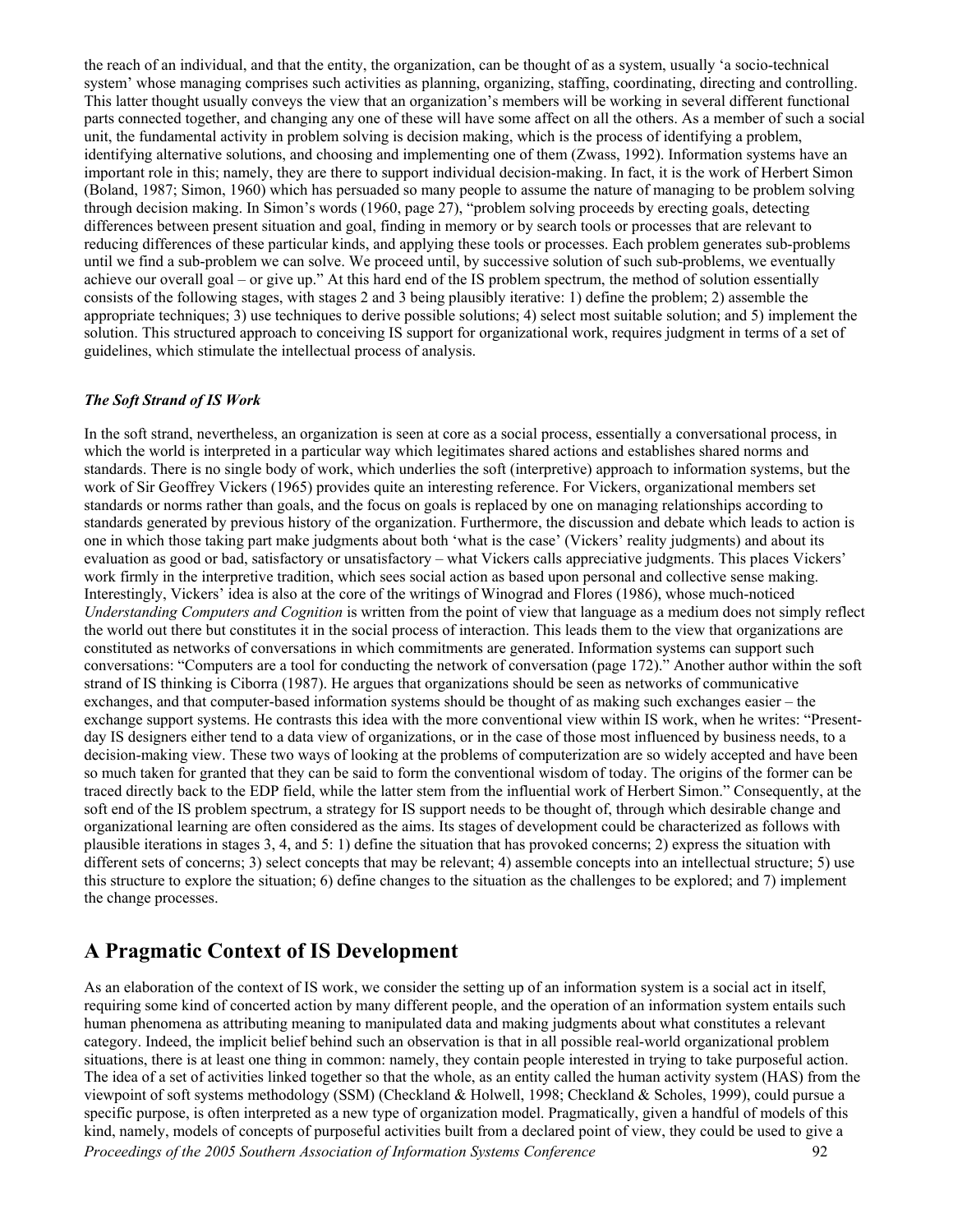coherent structure to debate about the problem situation and what might improve it. Tellingly, the proper use of this debate can be seen as a process which learns its way to the meanings among people with an interest in or concern for the problem situation. This idea of learning the meanings which characterize an organizational context, by which people sharing a human situation seek to make sense of it, is a significant feature of SSM. The important point is that the HAS models created, must not be regarded as the would-be descriptions of parts of the real-world. Instead, they are considered as the abstract logical machines for pursuing a purpose, defined in terms of declared worldviews, which can generate insightful debate when set against actual purposeful action in the real world. In constructing the necessary HAS models, what counts as facts about the social world inside an organization, is the ever changing outcome of a social process in which human beings continually negotiate and re-negotiate, and so construct with others their perceptions and interpretations of the world outside themselves, and the dynamic rules for coping with it. Researching social reality in the context of IS development then becomes an organized discovery of how human agents make sense of their perceived worlds, and how those perceptions change over time and differ from one person or group to another. In the process, we do not expect to discover unchanging social laws to set alongside the laws of natural sciences. Rather, an organization is perceived as entailing readiness on the part of its members to conceptualize it and its internal and external relationships in a particular way, though it is also understood that such readiness changes through time, sometimes incrementally, sometimes in a revolutionary way, as perceptions and membership change. The basic shape of the HAS-based modeling approach (Checkland, Forbes & Martins, 1990) could simply be described as follows: Find out about the problem situation that has provoked concern; Select relevant concepts that may be integrated into different human activity systems; Create HAS models from the relevant accounts of purposeful activity; Use the models to question the real-world situation in a comparison phase. The debate initiated by the comparison normally entails the findings of accommodations between conflicting interests, that is to say, situations that may not satisfy everyone, but could still be lived with, enabling action to be taken. Oftentimes, the purpose of the debate is to collectively learn a way to possible changes (improvements) to the problem situations, by activating in the people involved, a learning cycle, which counts on their ability to articulate problems, to engage in collaboration, to appreciate multiple perspectives, to evaluate and to actively use their knowledge. It is worthwhile to notice that taking the purposeful action would itself change the situation, so that the whole cycle could begin again, and is in principle never ending. Likewise, through different scenarios of HAS modeling, IS architects could provide help in articulating the requirements of specific IS support through operating the learning cycle from meanings to intentions to purposeful action among the specific group of organizational members.

#### *Action Research in Support of HAS Modeling*

Essentially, the use of HAS models in IS work always assumes that the purpose of creating an organized IS, is to serve some real-world action; namely, organized provision of information is always linkable to action (Checkland, 1983). Thereby, in a specific organizational context, when a real-life problem situation arises, our typical approach of enquiry is to formulate some HAS models of purposeful activities, which it is hoped will be relevant to the real-world situation, and use them by setting them against perceptions of the real world in a process of comparison. That comparison could then initiate debate leading to a decision to take purposeful action to improve the part of real life, which is under scrutiny. Thus, designing an IS will require attention to the purposeful action which the IS serves, and hence to the meanings which make those particular actions meaningful and relevant to particular groups of actors in a particular situation. As Walsham (1993) usefully put it, the nature of this kind of interpretive research starts from the position that our knowledge of reality, including the domain of human action, is a social construction by human actors and that this applies equally to researchers. There is no objective reality, which can be discovered by researchers and replicated by others, in contrast to the assumptions of positivist science characterized by the principles of reductionism, repeatability and the refutation of hypotheses. The theories of interpretive research concerning realities are ways of making sense of the world and shared meanings are a form of inter-subjectivity rather than objectivity. Practically, this approach of research involves the researchers (IS team) immersing themselves in a human problem situation and following it along whatever path it takes as it unfolds through time. It requires interaction with real problem situations in an action-oriented mode; namely, it requires a readiness to use the experience itself as a research object about which lessons can be learned. The term "action research" attributed to Kurt Lewin (1946), is often used to describe the involving process of this work, which Kemmis (1980) further elaborated as the application of tools and methods from the social and behavioral sciences to practical organizational problems with the dual intentions of improving the practice and of contributing to the theory and knowledge in the specific area under study.

#### *Meaning Attribution in the Creation of IS Support*

From an IS architect's point of view, the use of action research in constructing the necessary HAS models for specific IS development, must be based on some declared-in-advance intellectual framework of ideas, a framework in terms of which what constitutes knowledge about the situation researched will be defined and expressed. For example, one of the most obvious characteristics of human beings is our readiness to attribute meaning to what we observe and experience in the world outside ourselves. If information is interpreted as what we get when human being attribute meaning to data in a particular context, then an information system (IS), in the full sense, will be a meaning attribution system in which people select certain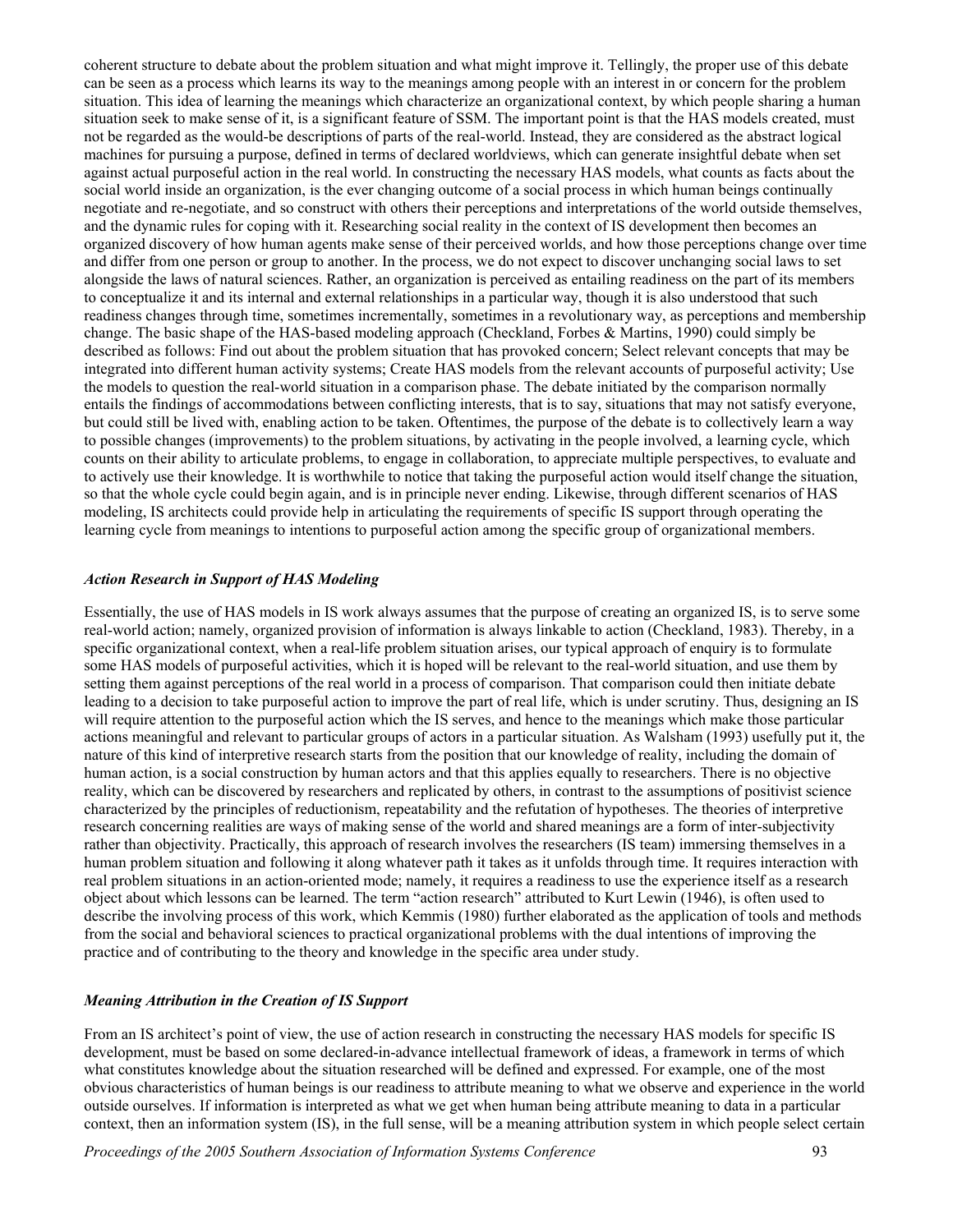data out of the mass potentially available and get them processed to make them meaningful in a particular context in order to support those engaged in purposeful action (Checkland & Holwell, 1995; Checkland & Haynes, 1994). Thus, if we wish to create an appropriate IS in the exact sense of the phrase, we must first understand how people in the specific situation conceptualize their world. We must find out the meanings they attribute to their perceptions of the world and hence understand which action in the world they regard as sensible purposeful action, and why. Having obtained that understanding we shall be in a position to build some of the purposeful models, and use them to stimulate debate aimed at defining some HAS models widely regarded by people within the situation as truly relevant to what they see as the required real-world action. Once an agreed truly relevant system has emerged, the use of HAS-based development requires us to ask of each activity in the model the following questions: What information would have to be available to enable someone to do this activity? From what source would it be obtained, in what form, with what frequency? Besides, we need to be aware of what information would be generated by doing this activity. To whom should it go, in what form, with what frequency? In this way, an activity model may be converted into an information-flow model. Given the information-flow model, which is agreed to be a necessary feature of the situation studied, we may then ask: What data structures could embody the information categories that characterize such information flows? It is only then that we could start the design of a suitable information system, which should yield the information categories and information flows required by the structured set of activities regarded as truly relevant to the real-world action that is itself relevant according to the meanings which people in the situation attribute to their world as a result of their worldviews.

#### *Critical Perspective for Modeling Human Activities*

Understandably, the major motivation behind HAS modeling in a particular ill-structured organizational problem situation is to enable IS designers to identify areas of possible improvements, with which the design of suitable IS support could be determined to help the people involved to produce results of value to the organization in the process of performing their purposeful activities. The key to successful HAS modeling and thus IS development, is in understanding the users' situation, the problems associated with the situation, and correctly identifying the information requirements. Oftentimes, the challenge is to know what the problem is, and to resolve conflicting views of perceiving problems and requirements among users. It is well recognized today that conventional "hard" (systems engineering) methods suitable for tackling well-defined engineering problems would hardly survive unscathed their transfer to fuzzy "soft" problem situations set in the socio-cultural contexts of today's organizations. The hard tradition declares that at the start of a systems study, it is necessary to define the need, the aim to be achieved, the system which when engineered, should meet the need, and the mission to be accomplished. Nevertheless, the issue is goal-oriented: How can we provide an efficient means to meet the specific objective? The taken-asgiven assumption is that "what to do" has been well defined, and there is a gap to be bridged between the desired future state and the present state; how to bridge it is the problem. Put it simply, in the hard tradition, the need and objective-defining are taken as given at the start of problem-solving. Yet, in problems involving purposeful human activities, goals are often obscure, and it is often not possible to take for granted the concept of a problem, let alone the activities of trying to solve it. In fact, there are always many possible versions of the system to be engineered or improved, and systems boundaries and objectives may well be impossible to define. Instead, in the thinking embedded in SSM, our coping with the "soft" problem situation is typically organized as a process of inquiry into the peculiar situation, comprising such steps as follows: Always start from a careful account of the purposeful activity to be served by the IS support. From that, work out what information support is required by the people to carry out their activities. Thirdly, treat the creation of that support as a collaborative effort between technical experts and those who are truly involved with the purposeful actions served. Meanwhile, ensure that both system creation and system use are treated as opportunities for continuous learning. In this way, models of purposeful human activities have to be derived accordingly to initiate and structure sensible discussion about IS support for people undertaking the real-world problem situations.

## **Remarks for Continuing Challenge**

IS development often requires the collaboration of team members possessing a variety of knowledge and skill. Yet, organizing a group of individuals to work together is a difficult problem in any type of undertaking. It takes time for team members to pool their knowledge in discussions, negotiate decisions, coordinate their efforts, and incorporate the work of others in their own efforts. Oftentimes, IS developers have to face convoluted networks of trade-off and inter-dependence, the need to integrate the contributions of many kinds of experts, and the potential of unintended impacts on people and their social institutions. In the design of any information systems, it is also observed that one of the most obvious characteristics of human beings demonstrated is our readiness to attribute meaning to what we observe and experience in the world outside ourselves. We have in our heads stocks of ideas by means of which we interpret the world. It seems clear that such ideas may come from two sources. They may be part of the genetic inheritance of mankind, namely, truly innate; or they may be built up as a result of our experience of the world. What is being of interest is that we perceive the world through the filter of – or using the framework of – the ideas internal to us, but that the source of many or most of those ideas is in fact the perceived world outside. Thus, the world is continually interpreted using ideas whose source is ultimately the perceived world itself, in *Proceedings of the 2005 Southern Association of Information Systems Conference* 94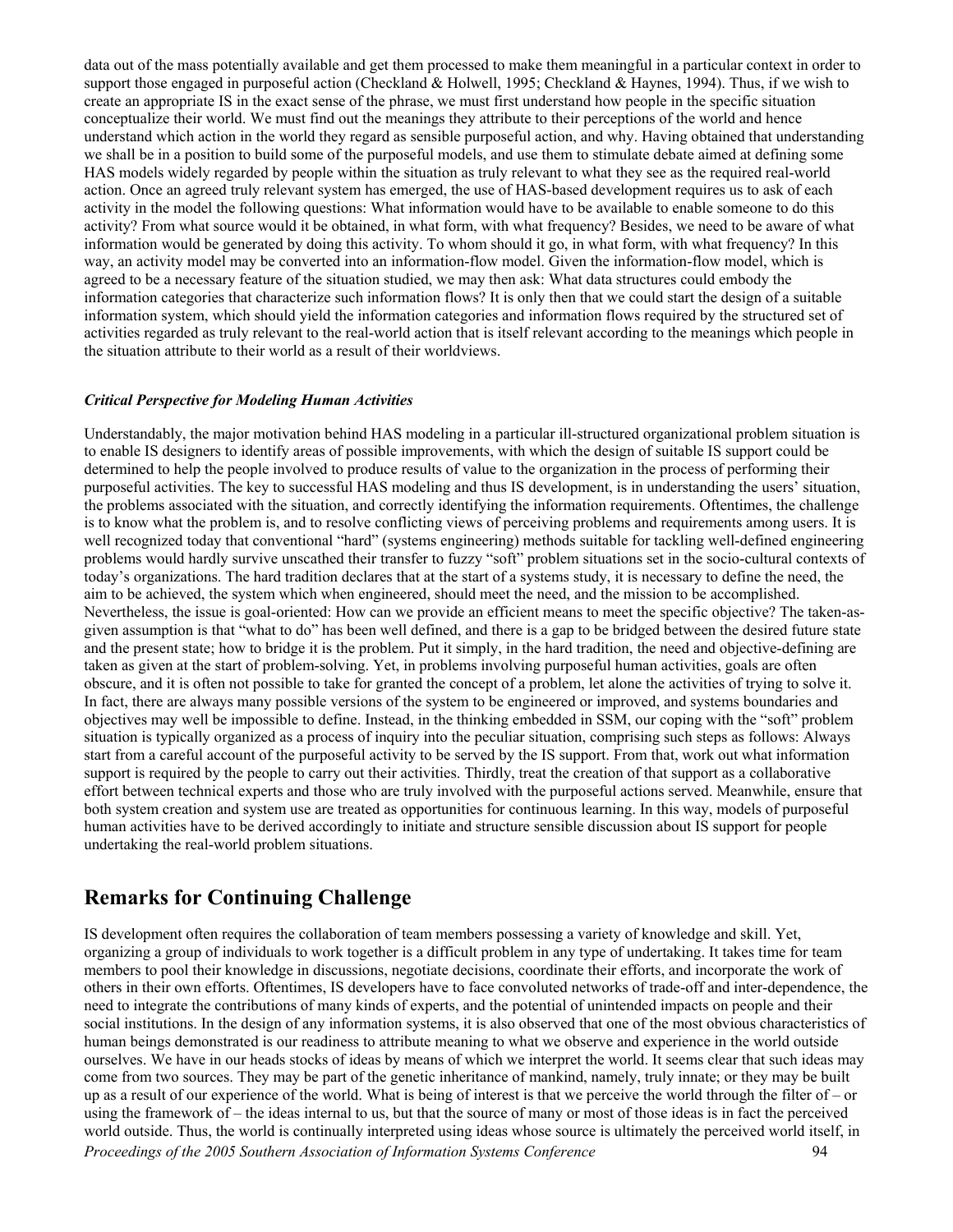a process of mutual creation. As human beings, we enact this process every day, usually unconsciously. But, if we now add the thought that we are able consciously to think about our own mental processes, then the ideas we have can be used explicitly in some methodology to interpret perceived reality. Indeed, this is an instance of holistic (or systems) thinking, implying the application of consciously organized thought, where the word 'systems' has been used to imply the concept of a whole entity, carrying such characteristics as a single whole (emergency and hierarchy), properties which have no meaning in terms of the parts of the whole (Atkinson & Checkland, 1988). In systems thinking, accounts of wholes (or models) are formulated as holons (Checkland, 1988), and these can be set against the perceived world, in order to learn about it. Within the systems movement (Bertalanffy, 1968), two schools of thought are complementary: that which takes the world to be holonic (hard systems thinking) and that which creates the process of enquiry as a holon (soft systems thinking), where the former assumes that the perceived world contains holons, and the latter takes the stance that the methodology (or the process of enquiry) can itself be created as a holon. More intuitively, the hard tradition assumes that systems (holons) exist in the world and can be engineered to achieve declared objectives, while the soft tradition assumes that the world is problematic, always more complex than any of our accounts of it, but the process of enquiry into the world can itself be engineered as a learning system (holon). It is this shift of systemicity from assuming systems to exist in the world to assuming that the process of enquiry into the world can be organized as a learning system, which defines the two tracks of systems thinking today. In fact, this also defines the way we interpret organizational problem situations for IS development. Many of today's IS support are difficult to learn and awkward to use; they often change our activities in ways that we do not need or want. The problem lies in our inability to appropriately use the hard and the soft approaches to IS development. In the case of SSM, we have a cyclic methodology, which is itself a systemic (we would better say, holonic) process, one that within its procedures happens to make use of models of holons (the human activity systems). In everyday language, we say that SSM is systemic in two senses. Namely, it is a systemic process of enquiry, which happens to make use of 'systems models', each of which is conceived as a set of activities so connected as to make a purposeful whole. Our previous description of HAS-based investigation represents the stream of soft systems thinking, which is essentially logic-driven. It uses the purposeful (HAS) models as logical machines to question the real world, in which human situations are hardly static. Any changes in the IS implemented as a result of the use of HAS models certainly would change the problem situation as originally perceived, and in the new situation, the cycle of learning can begin again. It is expected that through maintaining a continuous focus on situations of and consequences for human work and activities, IS developers could become more informed of the problem domains, seeing usage situations from different perspective, and managing trade-offs to reach usable and effective design outcomes.

## **References**

Anderton, R.H.. (1991): Information and Systems, *Journal of Applied Systems Analysis, 18: 57-60.*

- Argyris, C., Putnam, R., & McLain-Smith, D. (1982): *Action Science: Concepts, Methods and Skills for Research and Intervention*. San Francisco, Jossey-Bass.
- Atkinson, C.J., & Checkland, P.B. (1988): Extending the Metaphor 'System', *Human Relations, 41*(10): 709-725.
- Bertalanffy, L. von (1968): *General System Theory.* New York, Braziller.
- Boland, R.J. (1987): The In-formation of Information Systems. In Boland and Hirschheim (eds). *Critical Issues in Information Systems Research.* Chichester, John Wiley and Sons.
- Burns, T. & Stalker, G.M. (1977): *The Management of Innovation (2nd edition).* London: Tavistock.
- Checkland, P. (1983): Information Systems and Systems Thinking: Time to Unite? *International Journal of Information Management,* 8:239-248.
- Checkland, P. (1979): Techniques in Soft Systems Practice, Part 2: Building Conceptual Models, *Journal of Applied Systems Analysis*, *6*: 41-49.
- Checkland, P., Forbes, P., & Martin, S. (1990): Techniques in Soft Systems Practice, Part 3: Monitoring and Control in Conceptual Models and in Evaluation Studies, *Journal of Applied Systems Analysis*, *17*: 29-37.
- Checkland, P. & Haynes, M. (1994): Varieties of Systems thinking: The Case of Soft Systems Methodology, *System Dynamics Review, 10* (2-3): 189-197.
- Checkland, P. & Holwell, S. (1995): Information Systems: What's the Big Idea? *Systemist*, *17*(1): 7-13.